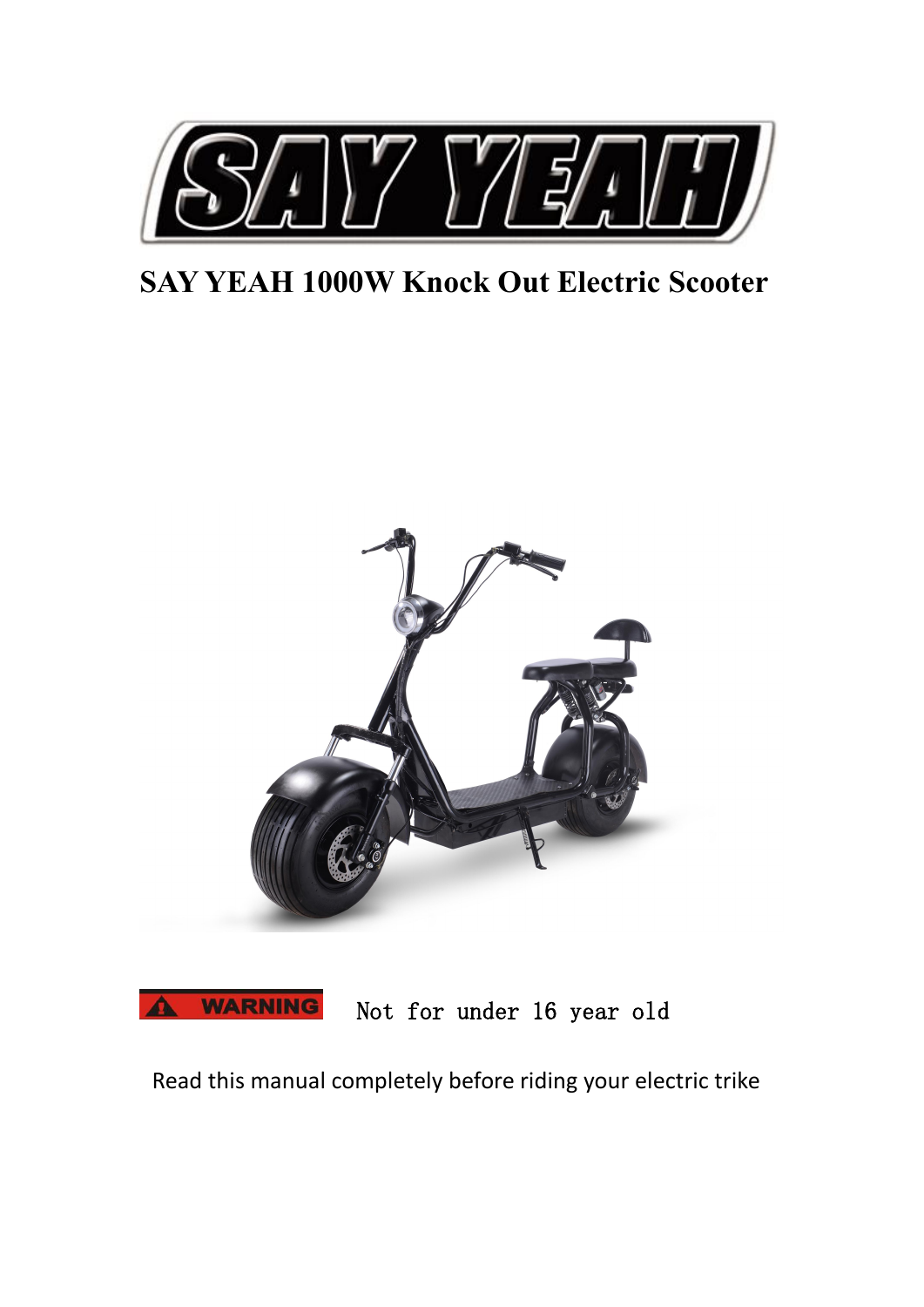# **Contents**

- 1. Introduction
- 2. Main Technical Parameters
- 3. Scooter Structure
- 4. Fast Installation
- 5. Safety
- 6. Maintenance
- 7. Operation Tips
- 8. Warm Remind

# 1. Introduction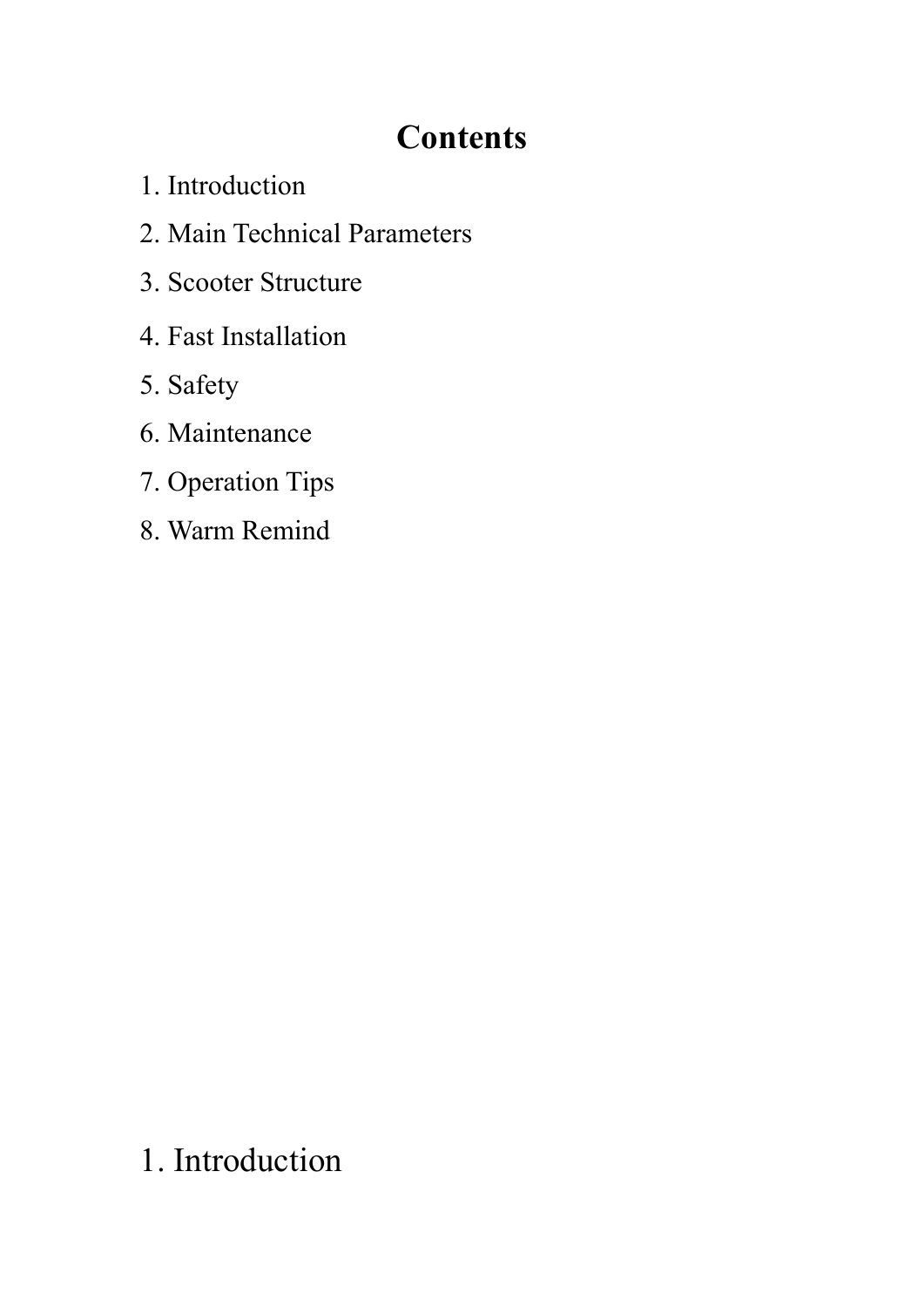Dear users, in order to ensure good performance of this scooter and for your safety and others safety, please read this manual carefully before using. This scooter is for people above 13 years old, people under this age is not allowed to use in case of safety.

Do wear helmet and other protective clothing to protect yourself. Routine maintenance, scooter operation knowledge are provided in this manual, please carefully read it over to have a better understanding on how to handle the scooter, any improper operation may damage to your scooter and risk users' safety.

Product will continue to be updated and improved on technical and performance.

1). Please carefully check all parts and make sure they are all in good condition before riding to guarantee your ride safety, please contact your dealer immediately if you see any problem.

2). Please observe urban traffic laws, not allowed to bring people; should slow down and increase braking distance when you brake to ensure safety on lots of rain and snow and slippery roads .

3).The scooter is water resistant and ok for rain and snow, but cannot be immersed into water, when water flooded electric parts, the vehicle will cause a short circuit and damage the internal electronics. Please take attention on this.

4). The battery was used as a safe source of energy, but the battery compartment of the two metal contacts cannot be touched with wet hands and can not be in contact with the metal, otherwise it will have a greater short-circuit current and cause accidents. Please note.

5). Do not disassemble parts for replacement, please purchase standard parts from distributor.

6). For the safety of others and prevent your scooter from unnecessary damage, please do not lend your scooter to other people not know how to operation.

7). Do not use high-pressure water or strong water current to wash.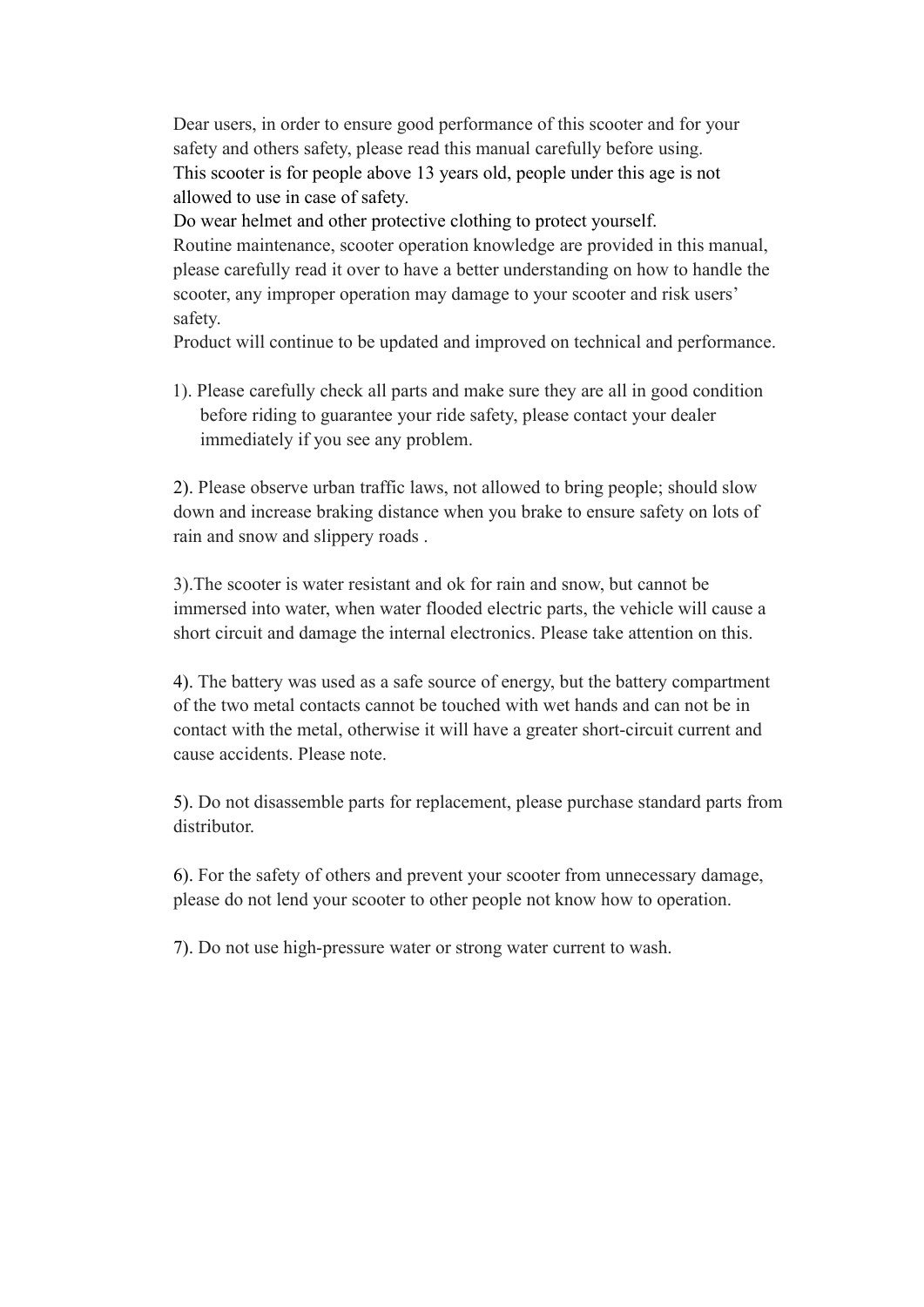## 2. Main Technical Parameters

Motor: 48 Volt 1000Watt Battery: FOUR 12v (48v total) Top Speed: 45KM/H (weight dependent) Super Bike Size:180\*81\*113cm Seat Height: 71cm Recommended Age: 16+ Max Rider Weight: 200kgs Frame: Steel Tires size both: 225/55-8 Brakes: hydraulic brake Throttle: Variable twist-grip Seat: Padded seat (two rider) Handlebars: Angle Adjustable Not Height Battery Meter: Yes Key: Yes Charging Time: 6H Charger Included: Yes Box Size: 192\*45\*92cm Box Weight: 91kg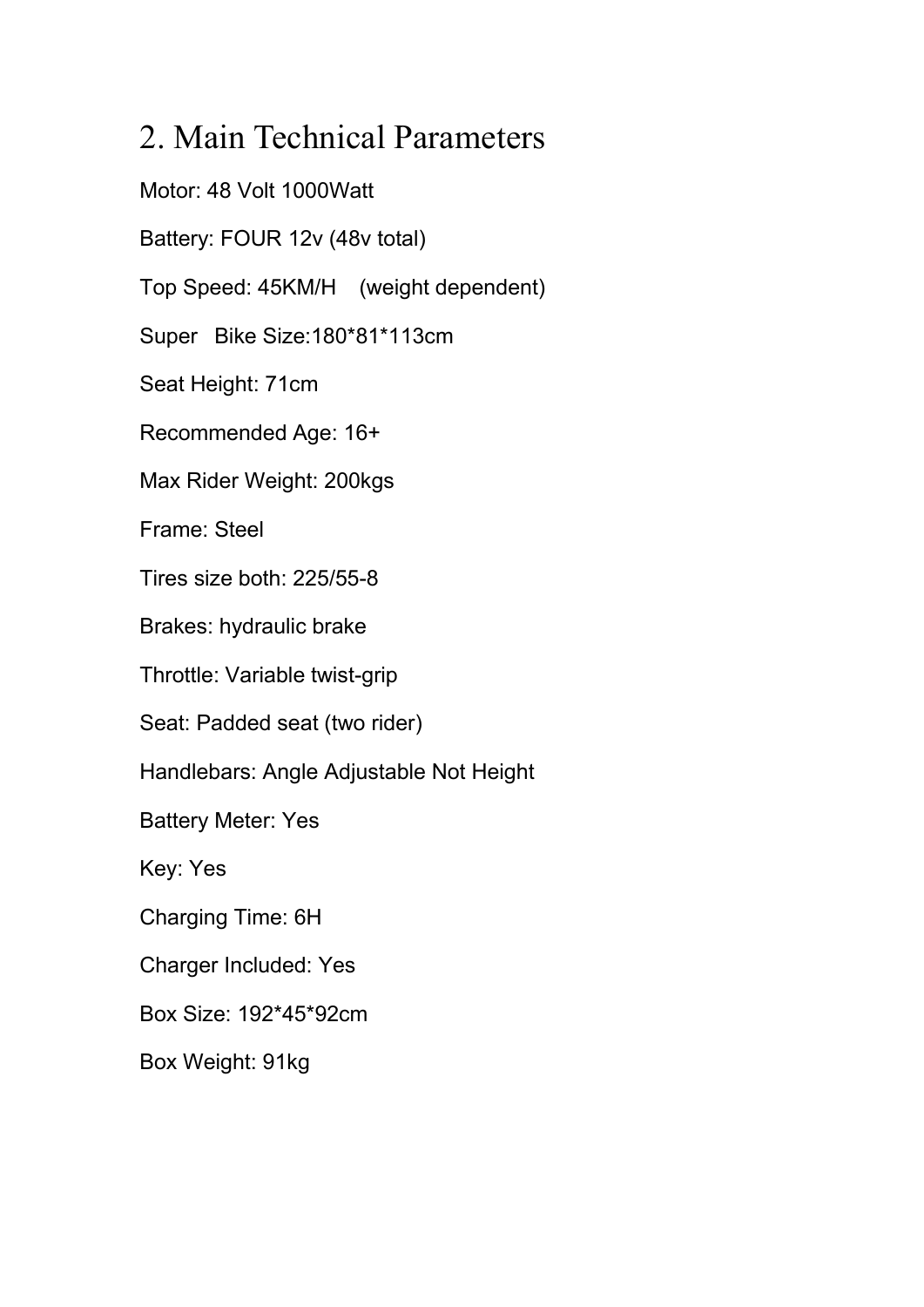## 3.Scooter Structure



- 1. Front Light 10. Rear Light
- 2.Power Display 11.Backrest
- 
- 4.Front Shock Absorber 13.Padded Seat
- 5.Rear Shock Absorber
- 6.Front Fender
- 7.Rear Fender
- 8.Front Wheel
- 9.Rear Wheel
- 
- 
- 3.Handlebar 12.Foot support
	-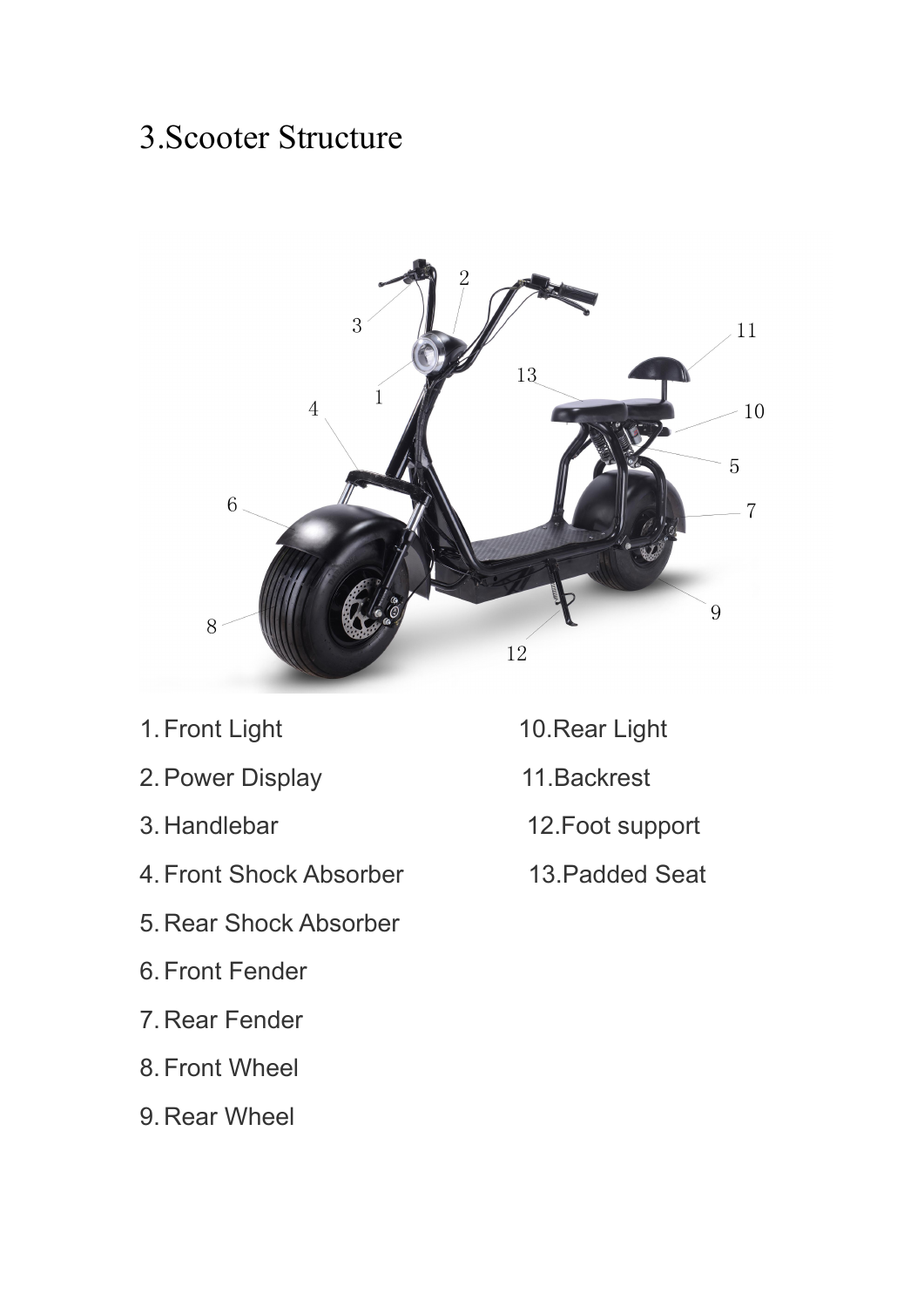4. Fast Installation

Check those screws, and make them tightly.



# 5.Safety

### **1). Attention on Electric Scooter**

a). Put it in a safe place where children cannot reach when charging

b).Do not drive it if power not full as it is of no enough energy to support loading and easy to fall and get hurt, and also harm to battery life

c). It is dangerous to use non-original charger or battery maybe damaged and do not use our charger to charge other types of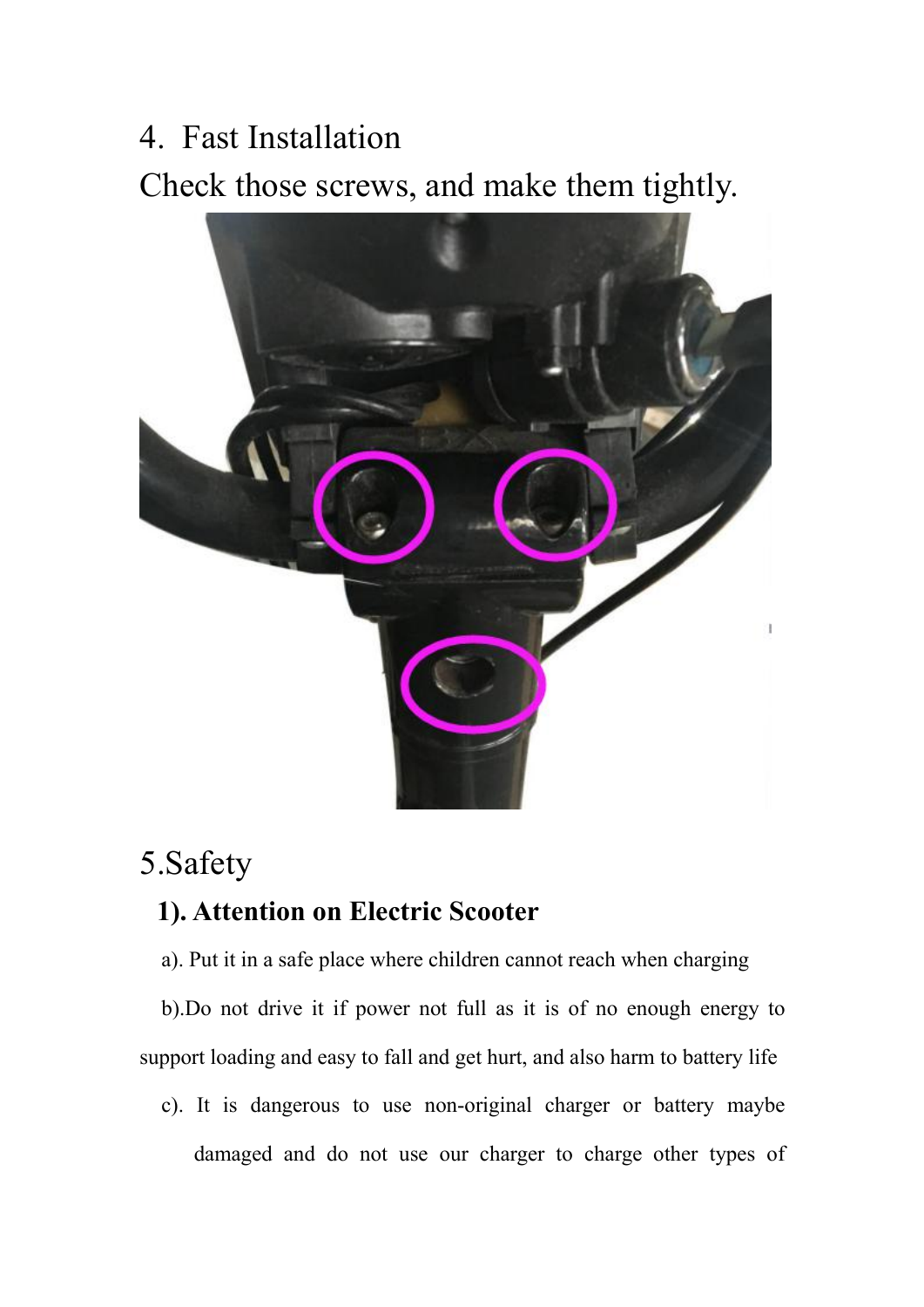batteries.

- d). Do not disassemble the charger because the charger contains high-voltage circuit
- e). Prevent liquid and metal particles penetrate inside the charger when using and store, beware of falling and impact to avoid damage

f). Please use the charger in dry, ventilated environments and do not affix anything on the charger while charging

g). Please stop charging immediately and sent charger and battery to the dealership for repair if there is smell odor or the temperature is too high in the process of charging

#### **2).Safety Checks Before Riding**

a). check the battery's voltage and be sure it is in normal condition

b). check the front wheel and rear wheel, the handle bar, the fold bar to make use all parts are tightened and all bolts are in tight condition

c). check the reliability of the brake system

### **3). Safety Parking**

a). Please turn the power off when you get off the scooter to walk by to prevent unintentional touch on the dynamic acceleration in case the scooter suddenly goes forwarder and lead accident happened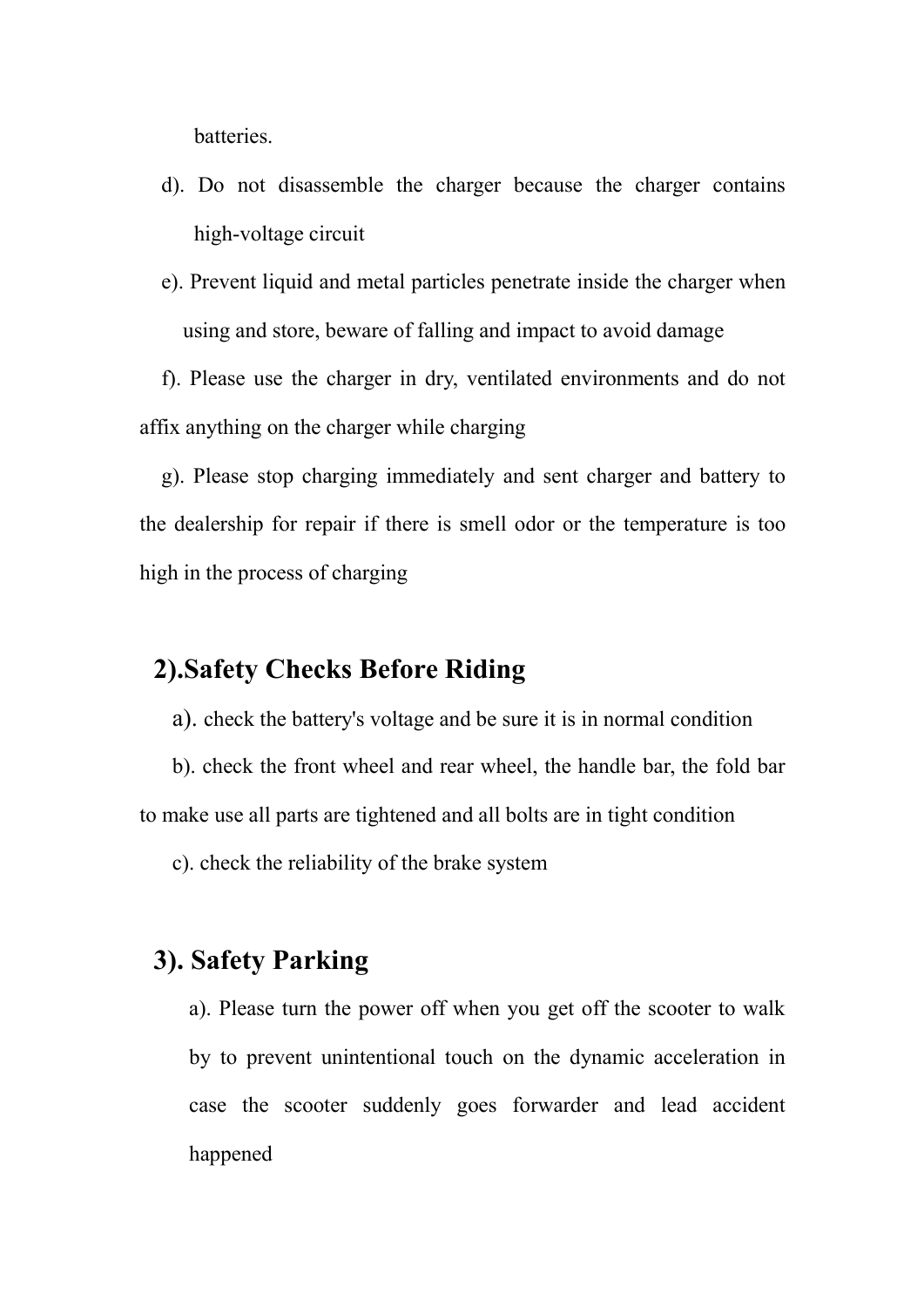b). Please turn off the power when you stop riding and please make regular maintenance and cleaning to keep your scooter in top condition

c). Please store your scooter away from the raining

### **6.Maintenance**

#### **1. A periodic self-test project**

a).Front and rear wheel's nuts in the correct position and tightly

b).The tire tread whether badly worn, whether cracking. Various parts of the connection whether ok, brake lines zipper whether be used in lubrication condition .

c).Electrical system is in good condition

d).Suspension fork's screws in the correct position

#### **2. Cleaning Instructions**

a) Prohibit rinse by water to avoid accidents because of internal electronic components and circuit caused by wetting

b) Use a mild detergent; wipe the surface with a rag at the dirt, then wipe with cadres.

c) Prohibit to the oiling the rear brake and tire

#### **3. Maintenance and Adjustment**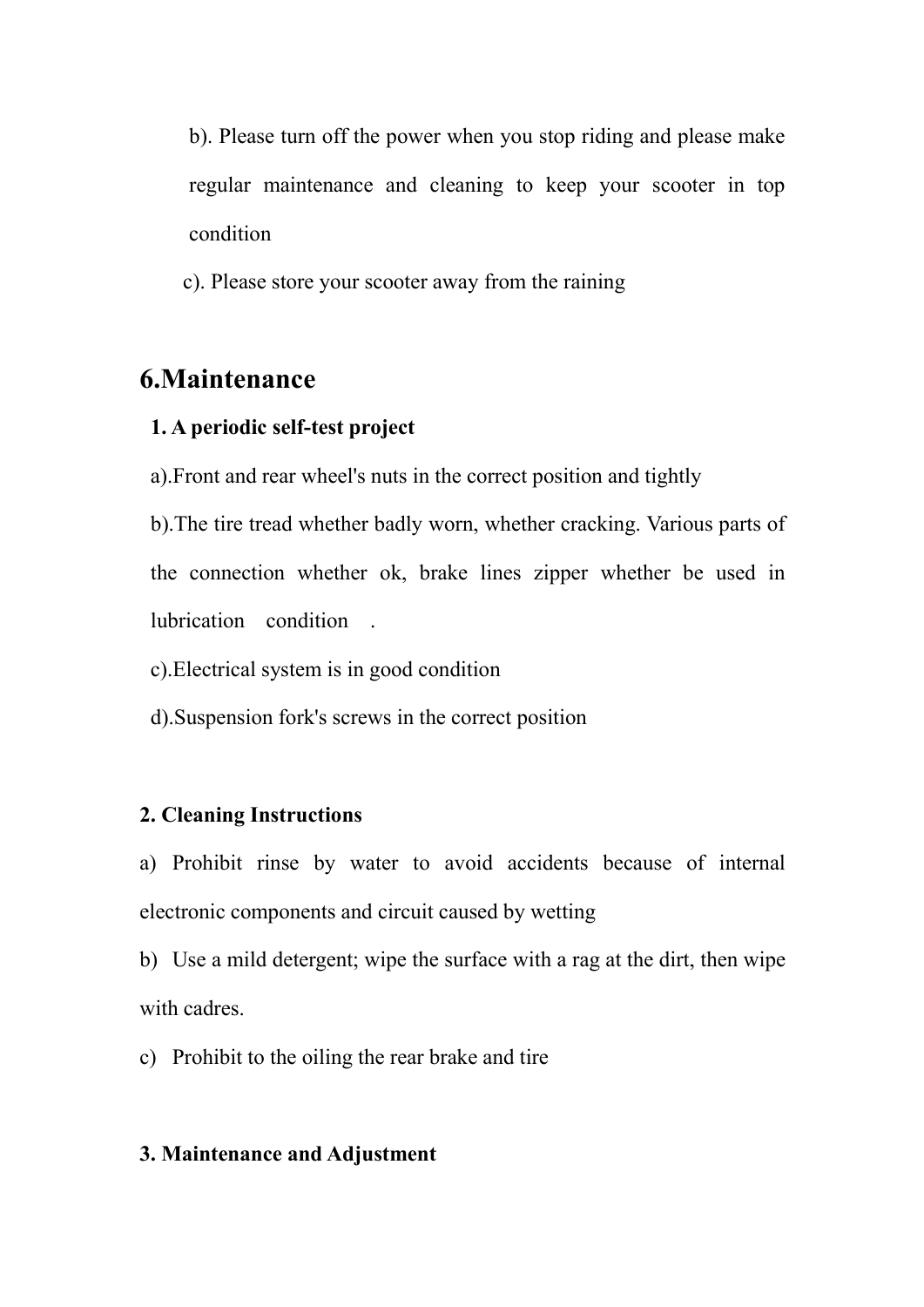a) Always check the handlebar if get loose.

b) Always check the performance of the brakes whether good and timely adjustments.

### 7. Operation Tips

- 1). Knowledge of Battery
- a) It is Lead-acid battery, there is no depth of discharge problems
- b) The reason insufficient to charge: not timely charge after use, charging hard in cold condition, there is no delay charging, bad electrical connections
- c) If do not use the scooter for long time, the lead-acid battery should be fully charged to storage, full charge and discharge once every two weeks.<br>d) Excessive charging cause: did not follow the charging
- instruction causes the battery excessive water loss and dry
- e) The driving distance will be reduced 0.4kms when temperatures drop every 1 ℃ (at 25 ℃ basis) in winter, so please pay attention to adjust the drive distance and the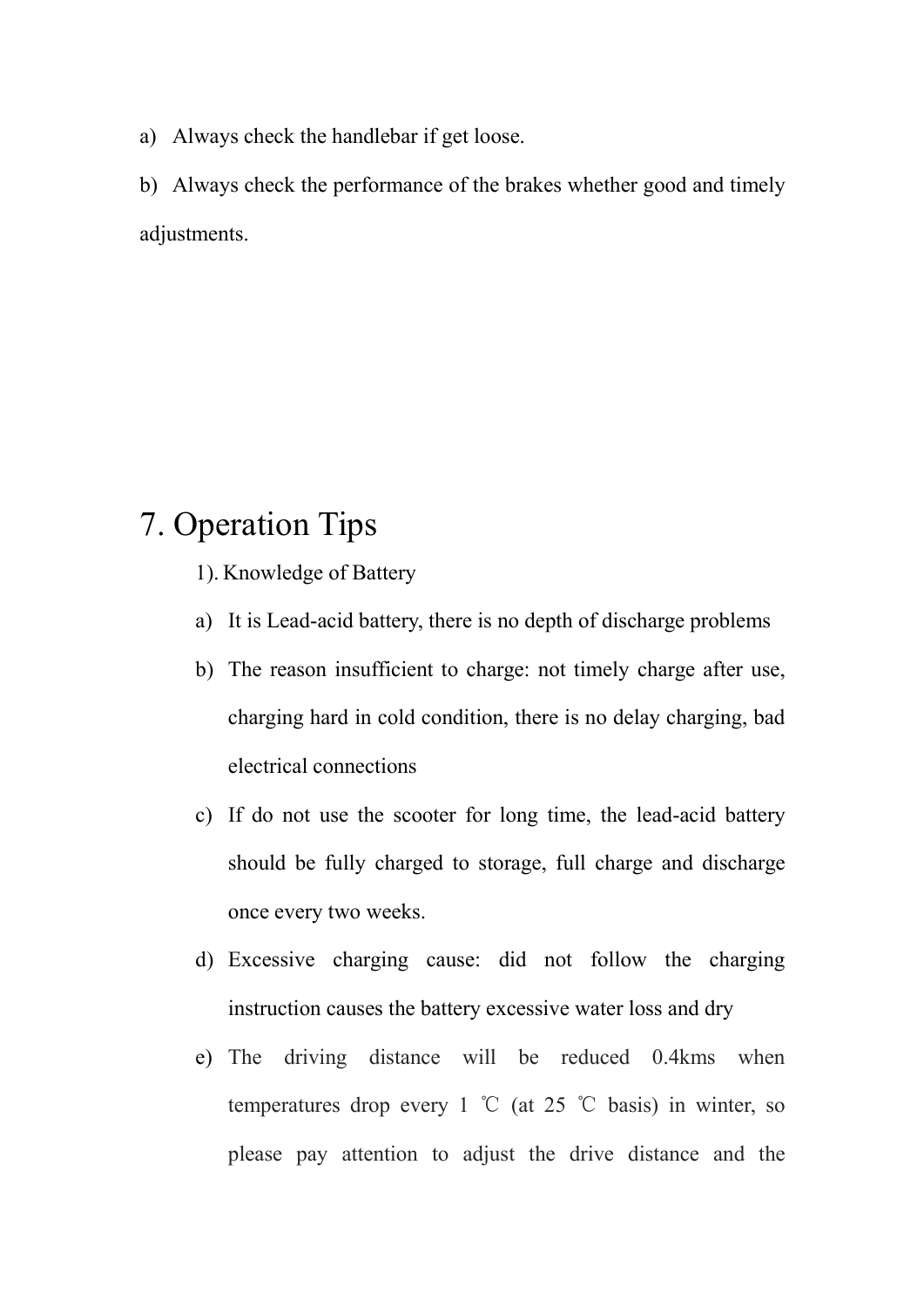charging time.

#### **2).Tips to Have a Longer Driving Distance**

For the reasons of scooter with short mileage are summarized as follows:

- a) Operation reason, the tightness of the scooter's brake system leads to inappropriate short mileage.
- b) Too heavy load or over load with cargo, please note max loading is 200kgs, over loading even cause burning of motor
- c) Drive on different road conditions, frequent braking and speed up fast
- d) Cold weather cause the battery capacity decreased, resulting in shorter mileage.
- e) Excessive speed of the scooter caused current increase, so lower mechanical efficiency resulting in mileage shortened.

# **In view of the above reasons, we advice a few of the following suggestions:**

- a) In accordance with standard debugging brake system, enables the brake system to work with best state. Normal load shall not exceed 200Kg
- b) Under the premise of ensuring safety, should minimize the frequent braking, starting, instant acceleration what caused by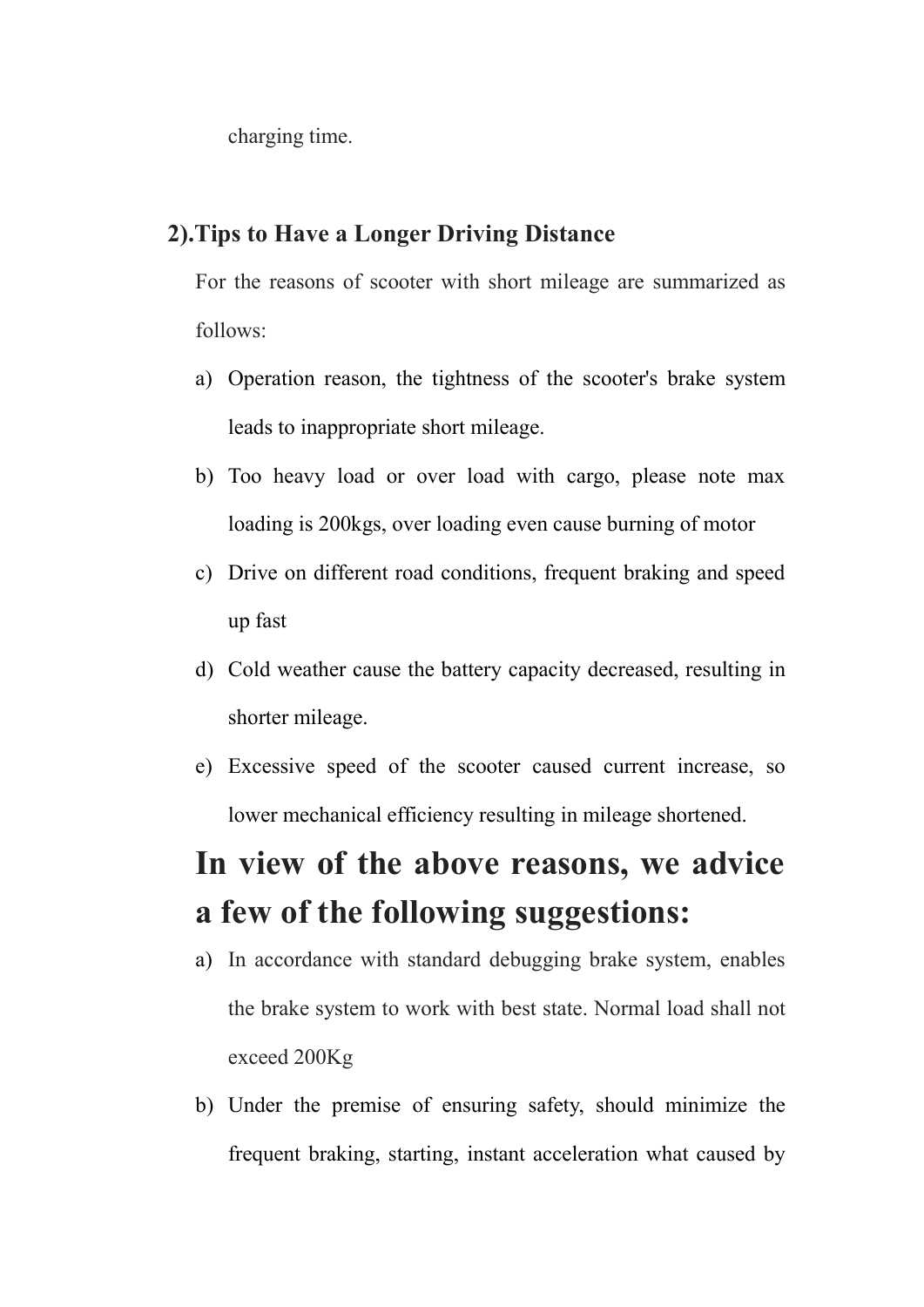electricity waste on the driving way. Save energy to achieve the purpose of improving mileage.

c) When the speed of the scooter in the 35-40Km / h, the mileage can reach 30-35kms in the winter, the mileage can reach 40kms in the summer.

### 8. Warm Remind

- 1) Have a good habit of daily timely charge, battery should be charged to precede the minimum allowable voltage to make it more durable. So have a daily habit of timely charge is very important. Have your scooter recharged when the battery is in lower power and before storage.
- 2) Almost all types of batteries will be affected by the environment. In general, the better performance of the battery discharge is in a higher temperature, battery power may drop by a third when the temperature drops to 0 ℃. So It is normal that the mileage reduces per charge when winter comes or in cold areas. When the temperature roses to above 20  $\degree$ C, it recovers to its normal capacity naturally.
- 3) Do not insert metal objects (such as wires, keys, etc.) into or come into the battery 's contactor on the positive and negative outputs when you remove the battery to avoid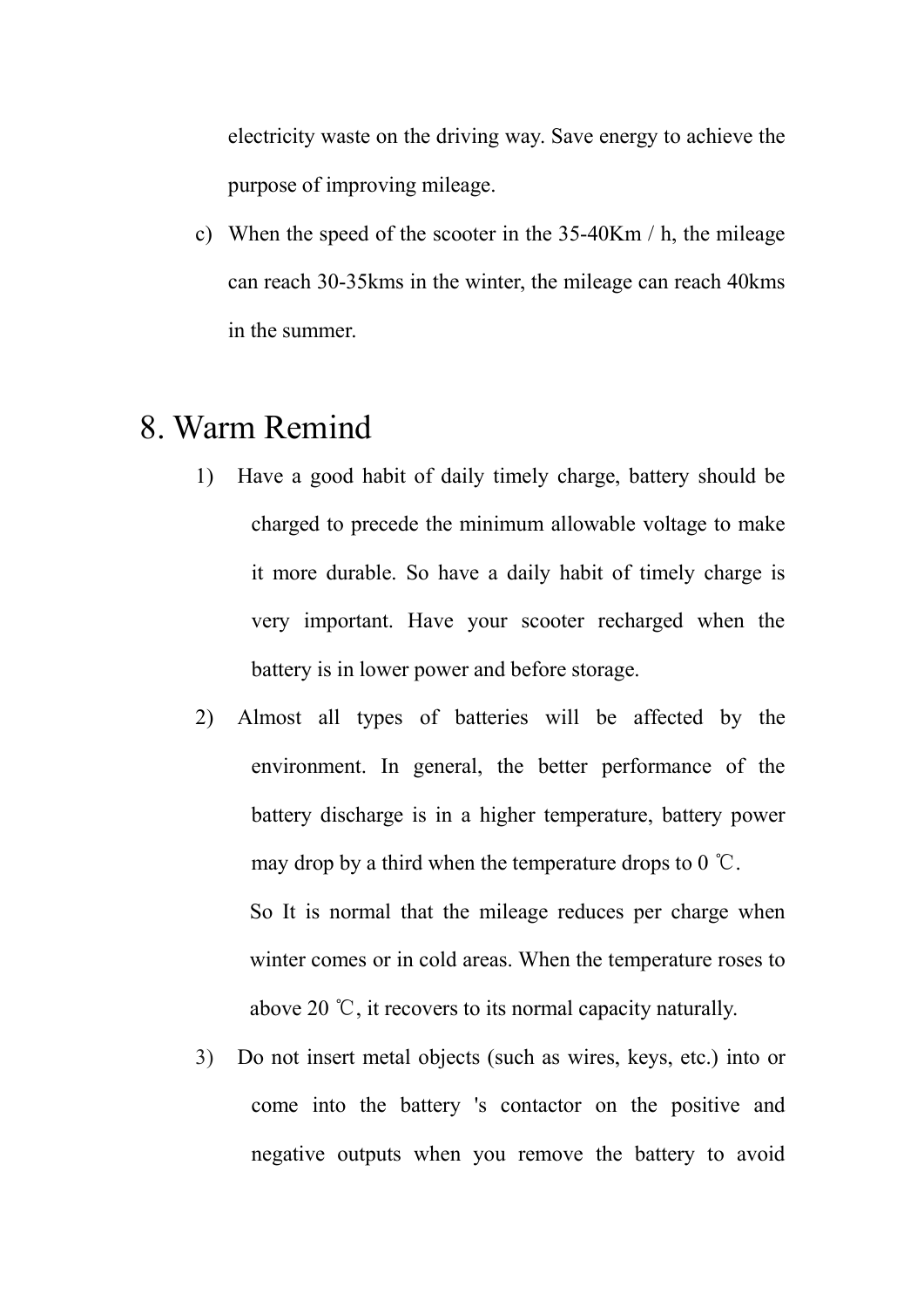causing a short circuit sparks

- 4) The scooter is rain and snow resistant, but cannot be immersed into water. If water goes to battery and other electric parts, it will cause a short circuit and damage the internal electronics. Please be attention.
- 5) Do not disassemble parts for replacement. You may lose your warranty and bear the loss if you disassemble parts for replacement with none unauthorized parts. Especially on electric parts, if not match together, it is very dangerous and risk your safety.

Please contact your local dealer or authorized service center if there is any problem

6) Prohibit using the chargers and other accessories not from our company.

Our Company will not be responsible for such accident occurred

- 7) Minors, the old and pregnant women is not allowed to drive this scooter
- 8) Disassemble or modified the scooter with none unauthorized people will lead your scooter unsafe hazards, danger
- 9) Check and make sure the brakes, handlebar locking, fold bar, wheels reliability and in good condition before riding to